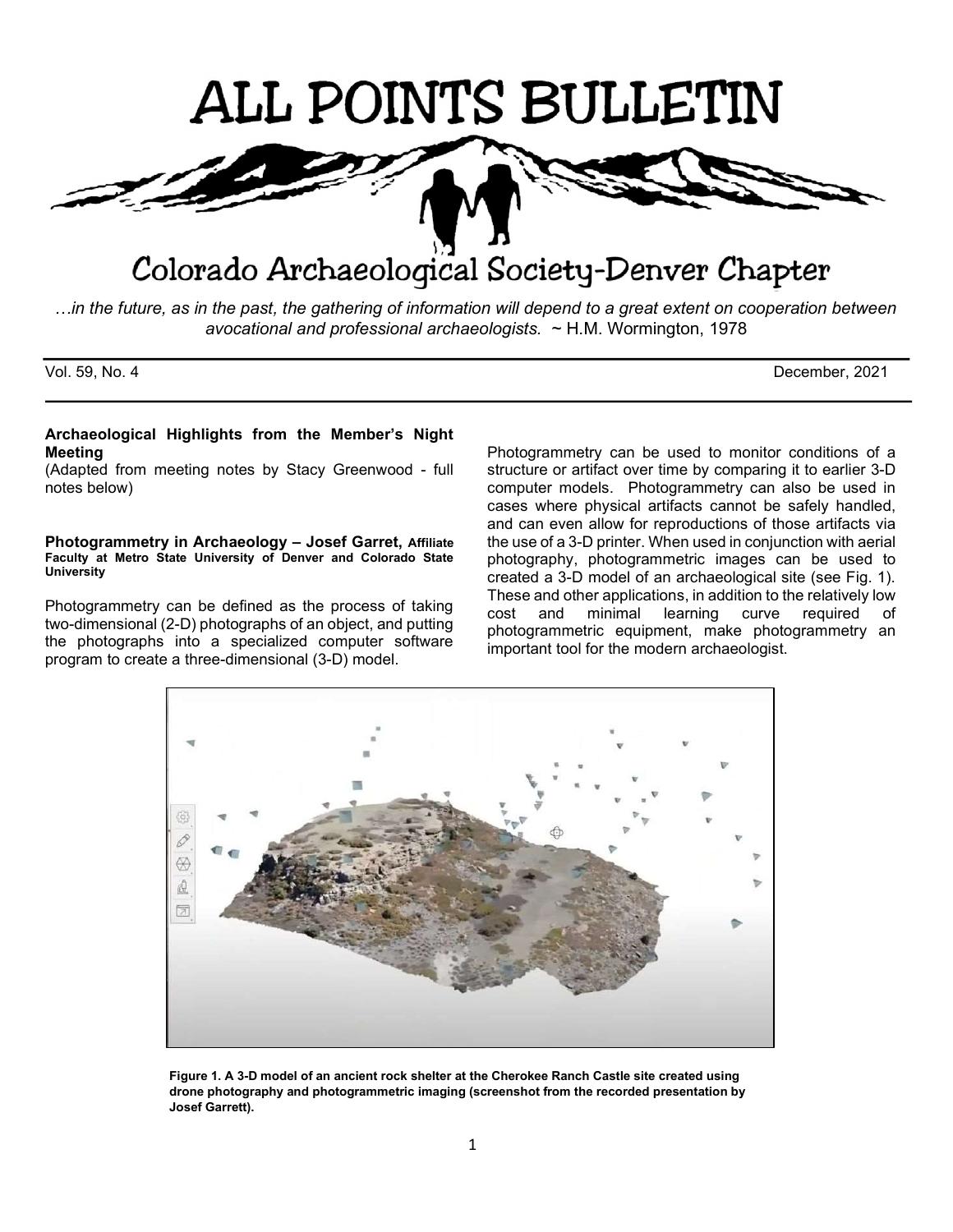#### Archaeological Recovery Mission in France – Amy Gillaspie, Assistant Project Archaeologist, Paleocultural Research Group, Denver CAS PAAC Representative

In August, 2021, Amy Gillaspie participated in a four-week project in northern France. The excavation was coordinated by the Defense POW/MIA Accounting Agency (DPAA) in association with the Center for Environmental Management of Military Lands (CEMML), part of Colorado State University. The mission of the DPAA is to recover soldiers lost during wartime. In this case, the mission was to find the remains of a World War II B-17 bomber-pilot, who went down in a field after his plane was struck by anti-aircraft fire in 1944.



Figure 2. Students from CSU and University of Colorado – Colorado Springs sift excavated earth to locate material evidence of the plane and its pilot (from Schommer, 2021).

Field work consisted mainly of opening ten four-by-fourmeter excavation units within thirty days, with expansions as needed should skeletal remains turn up. Due to limitations caused by the wet weather, seven units were opened. Because of the sensitive nature of the excavation only minimal information could be shared on the finds.

For more information visit the DPAA's website: https://www.dpaa.mil/.

See also: Schommer, Tim. 2021. CSU Center Works to Recover Remains of WWII Pilot in France. https://source.colostate.edu/csucenter-works-to-recover-remains-of-american-wwii-pilot-in-france/

#### A Trip to the Archives – Stacy Greenwood, Denver CAS **Secretary**

Our own Stacey Greenwood presented us with a CAS "trip down memory lane," as she revisited slides from Denver CAS field trips dating from 1952 to 1958, with most images being from 1952 and 1953. The slides were donated to the archive by an unidentified member, and illustrate the rich history of CAS's Denver Chapter.

Highlights from the slides include trips in 1952 and 1953 to the Wray Dune Fields in Yuma County. Additional slides documented visits to a Sopris Phase site in Las Animas County (1955), a trapper fort site in Montrose County (1957), Agate Bluff in Weld County (1958), as well as many other sites and artifacts. Please see the full summary of Stacey's presentation below in the December General Meeting minutes, as well as the recorded presentation on YouTube (https://youtu.be/AUhZK28sDAA).



Figure 3. Denver CAS members visit the Wray Dune Fields of Yuma County in 1952 (screenshot from the recorded presentation by Stacy Greenwood).

# DC-CAS 2021 BOARD CHANGES

The Board could like to welcome new Board members Deb Bollig (Membership Secretary), Cindy Hammack (APB Editor), Josef Garrett (Director) and Michael Kolb (Director). We look forward to working with you. We would also like to thank outgoing 2021 Board members Kati Fay, Justin Kelley, Mandy Kelley and Tom Kubly for their service to the Chapter. A special thank you is also sent to Lynn Hoy, Linda Sand and Jon Kent for their work on the Board.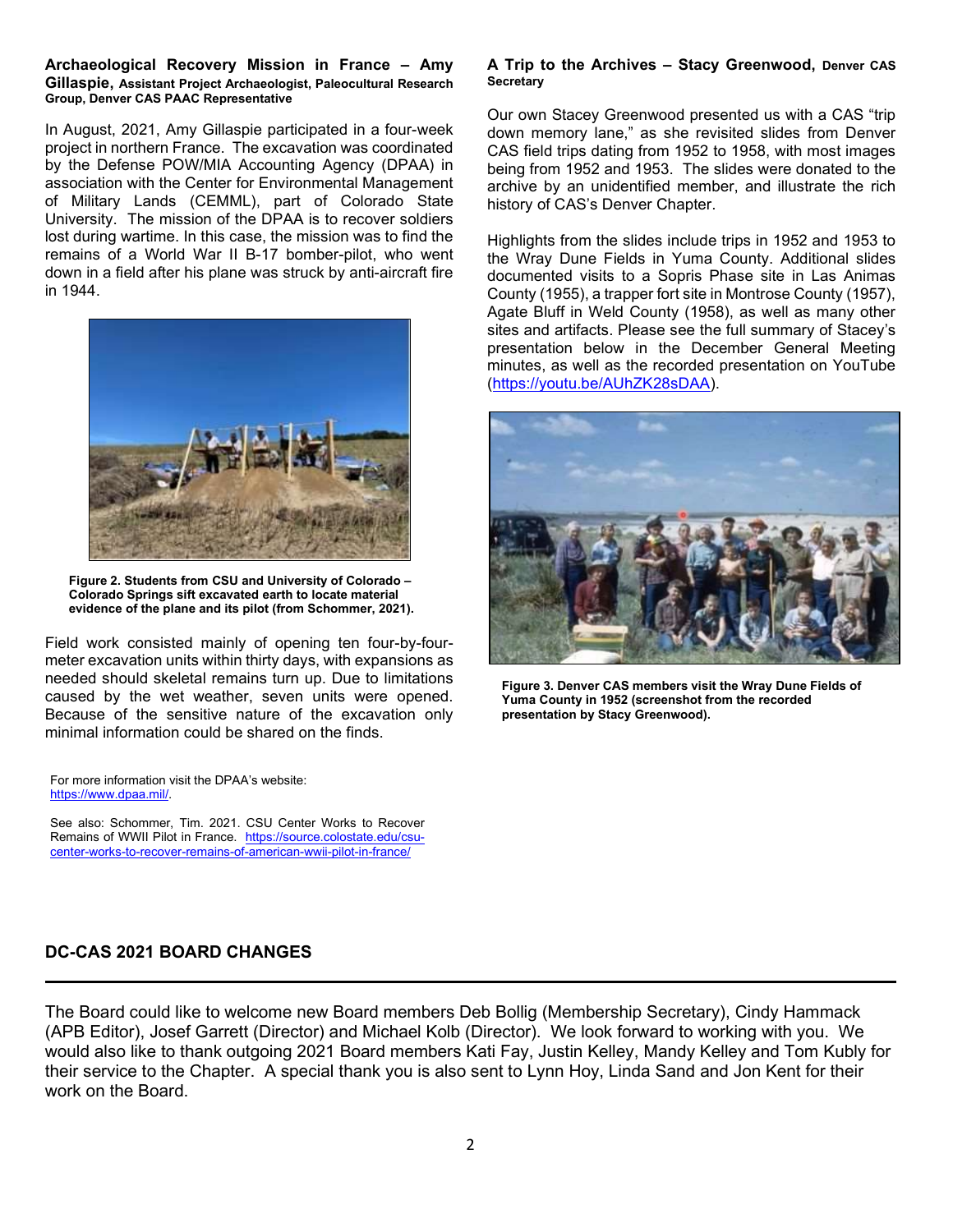## Is Colorado Home to an Ancient Astronomical Observatory? The Question is Testing Archaeological Limits

Is Colorado home to an ancient astronomical observatory? (coloradosun.com)

Sun Temple in Mesa Verde National Park may have allowed Ancestral Puebloans to monitor the heavens. Unraveling its mysteries requires overcoming archaeology's troubled past.

## Mesolithic Grave Found in Italy Held Remains of Female Infant

Mesolithic Grave in Italy Held Remains of Female Infant - Archaeology Magazine

Paleoanthropologist Jamie Hodgkins of the University of Colorado, Denver, and his colleagues have analyzed the remains of an infant discovered in a cave in northwestern Italy in 2017. The study included radiocarbon dating of the bones, DNA and protein analysis, and microscopic examination of the teeth. The tests revealed that the baby, who has been nicknamed Neve, was a girl who died some 10,000 years ago at about two months of age.

# What's in a Name: Mesa County Localities, Parts 1–3

What's in a Name: Mesa County Localities, Part 1 | Western Colorado | gjsentinel.com What's in a Name: Mesa County localities, Part 2 | Western Colorado | gjsentinel.com What's in a Name: Mesa County Localities, Part 3 | Western Colorado | gjsentinel.com This is an interesting look at the history behind many of Mesa County's toponyms based on Frank Dawson's 1954 book, "Place Names in Colorado," as well as newspaper archives, and other online documents.

# CAS Denver Chapter General Meeting Notes

### DC-CAS OCTOBER 11, 2021 GENERAL MEETING MINUTES

The DC-CAS October General Meeting was held online on Monday, October 11, 2021 at 7:00 pm via the Zoom Platform. Craig Dengel opened the meeting by welcoming everyone and acknowledging that it was Indigenous Peoples' Day. Stacy Greenwood announced the candidate slate for the upcoming 2022 Board Elections, which would take place during the November 8th General Meeting. The candidates are as follows:

- President: Craig Dengel (Incumbent)
- Vice-President: Kayla Bellipanni (New)
- Secretary: Stacy Greenwood (Incumbent)
- Treasurer: Michele Giometti (Incumbent)
- Membership Secretary: Deb Bollig (New)

- CAS Representative/PAAC Coordinator: Amy Gillaspie (Incumbent)

- Directors: Michael Kolb (New) and Josef Garrett (New) – to replace outgoing Kati Fay and Tom Kubly

The following members have volunteered for the following non-elected positions for 2022:

- Historian: Ken Andresen (incumbent)
- APB Newsletter Editor: Cindy Hammack (new)
- DC-CAS Website Manager: Bill Haddock (incumbent)

Stacy also sought to hear from members who wished to make a presentation during Members Night on December 13th. She also noted that any members who wished to contribute to the APB newsletter (eg: book review, site visit, archaeology article), should contact the APB editor directly. Finally, Craig announced he was still working on securing a speaker for the November 8th General Meeting.

Craig Dengel introduced the evening's speaker, Brandi Bethke, Lab Director and Research Faculty, Oklahoma Archaeological Survey at the University of Oklahoma. The title of her presentation was, Recent Zooarchaeological Investigations at the Boarding School Site (24GL0302), Glacier County, Montana. The site is located on the Blackfoot Reservation, just north of Browning, Montana, and is under Blackfoot administration. During the 1950s, Thomas Kehoe conducted the first archaeological investigations of the Cut Bank Creek floodplain and nearby bluff over three field seasons.<sup>1</sup> In 2013, new excavations were conducted after the exposure of a bone bed during construction of a new school building. Excavations continued until 2016.<sup>2</sup> Bethke provided a brief discussion of the prehistoric chronology of the Northwestern Plains, which is broken into three periods:

- 1. Early Precontact Period (ca. 12,500 BCE -5,500 BCE)
- 2. Middle Precontact Period (ca 5,500 BCE 600 BCE)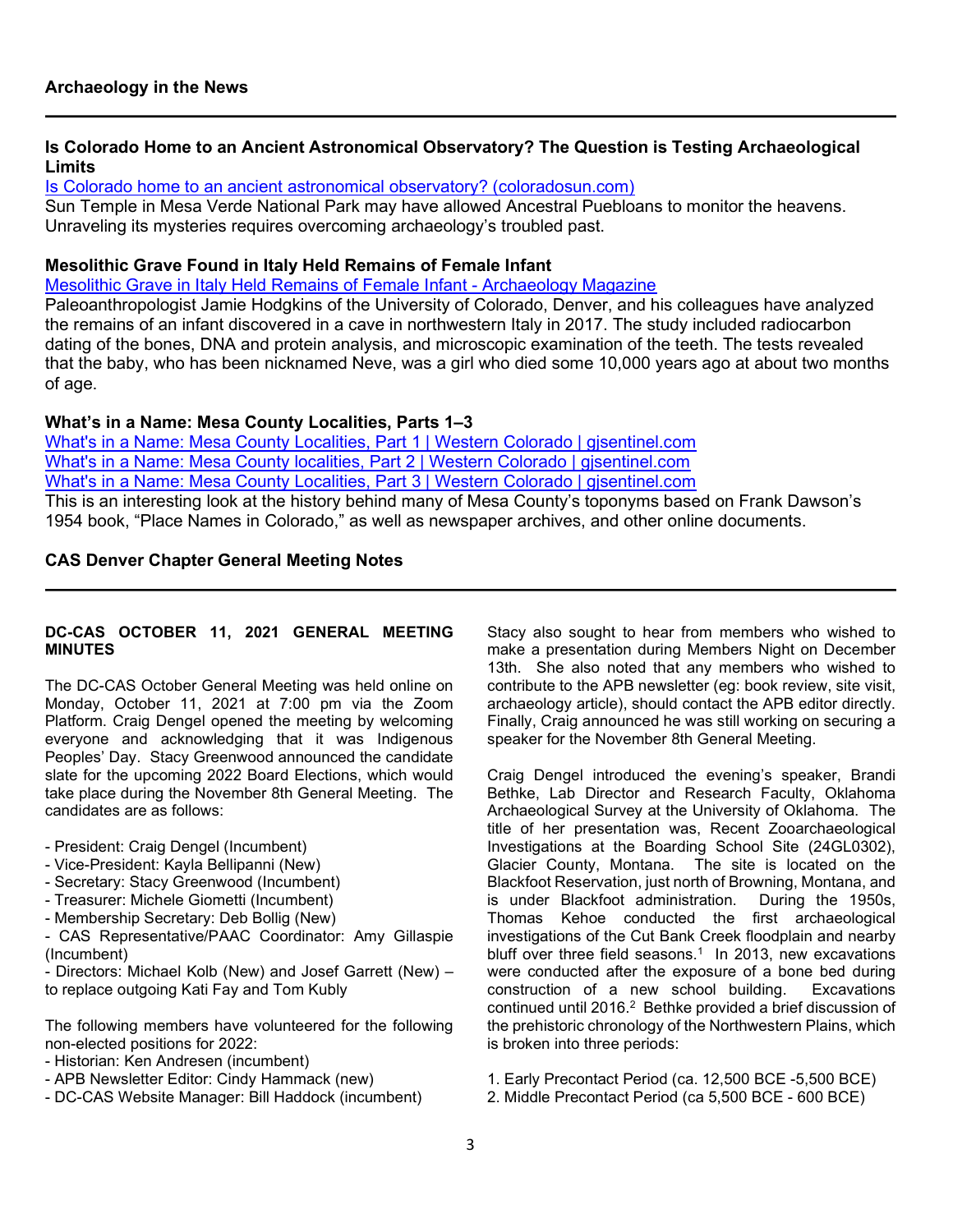3. Late Precontact Period (ca 600 BCE- 1,700 BCE) which is further divided into two phases:

 Avonlea Phase (ca 600 BCE – 850 BCE) and Old Women's Phase (ca 800 BCE – 1,700 BCE)

Between the Early Precontact Period and the Middle Precontact Period, evidence indicated bison hunting became increasingly complex and intense over time, with a focus upon acquiring choice bison meat cuts. During the Middle Precontact Period, acquiring choice bison meat cuts continued along with increased time spent processing the meat. For example, bones were broken up to access grease (to mix with pemmican and berries) and marrow to provide good protein sources. The Late Precontact Period saw an increase in production and labor investment such as the construction of corrals and stone drive lines. During the Avonlea Phase, there was an economic intensification centered around bison as the main food source. By 200 BCE, new bison drive and storage technologies were developing. During the Old Women's Phase, hunting communities became larger and more complex. Environmental conditions between 1,400 BCE and 1,800 BCE became more favorable to bison, thereby increasing their population. With an increase in bison, came an increase in the human population. Therefore, improved technologies to process and store bison products were developed as bison became an important commodity for local consumption and for trade to secondary markets (eg: agricultural groups). Bethke noted the key points related to the Late Precontact Period were the rise of large engineered landscapes (eg: cairns and drives), grasslands management, and construction and maintenance of drives. Ceremonies and medicines to call bison to the area (eg: Buffalo Calling Stones known as Iniskim) also became important during this time.

When looking at the communal investment in the larger landscape, evidence indicated that band-level communal hunting occurred during colder Fall/Winter months at intercept sites of known bison areas and wood and berry resources. Kehoe's excavations at the bluff slope in the 1950s revealed three cold weather occupations. The earliest occupation was a temporary campsite during the Middle Precontact Period. Two later occupations, during the Late Precontact Period, were hunting camps, one of which related to horse-mounted hunting. A smaller component was also found which was associated with another group, possibly the Shoshone. It appeared to have been occupied during the warmer summer months, while the Blackfeet were elsewhere. This may reflect a landscape shared by different groups at different times of the year.

Next, Bethke discussed the 2013-2016 excavations, which were carried out with cooperation between the Blackfeet and the Bureau of Applied Anthropology. Information was gathered from several resources such as archival materials, ethnographic interviews and zooarchaeology to provide new insights as how the Blackfeet used the environment in the face of change. A total of 9,286 unmodified faunal remains were recovered. Bison were the most frequent bones in the

assemblage at 21%. Other Artiodactyla present in the assemblage included deer (0.09%) and elk (0.03%). Amongst Carnivora, there were Domestic dog/wolf (Canis sp.) at 0.08% and Cat (Felis domesticus) at 0.01%. Bethke noted that it was difficult to distinguish between dog and wolf bones. Dogs were bred to be burden animals, and sometimes were bred with wolves. Major non-bone artifacts recovered included historic items (metal, glass and building material) as well as prehistoric items (charcoal, fire stones, lithics and Iniskim). Taphonomic data indicated that the bone assemblage had low environmental modification. It was well preserved with low evidence of animal gnawing, weathering or burning. Evidence of human modification was found on two bison bones in the form of an awl made from a first phalanx and a scraper made from a metatarsal. Some bones did display some polishing. The percentage of Minimal Animal Units (MAU%) was used to examine the frequency of various bison bones. All elements of bison were found to be present. However, the appendicular part of the skeleton was the most common in the assemblage. The least common bones were the horn cone, lumbar vertebrae, sacrum and ribs. Highly fragmented bones and unidentifiable bones were weighed. Damage patterns of butchering marks were found on sixty-nine bones. Cut marks ranged from one to fourteen per specimen. Majority of the bones with cuts came from the appendicular skeleton, and represented primary processing of hide, sinew and meat.

Bison and other Artiodactyla bones were examined for dynamic impact scars, which indicate the purposeful breakage of a bone during processing. The majority of bone fragments were from long bones and metapodial. Femur bones often were broken up for bone marrow removal, and later used for bone grease rendering. Femurs and metapodial bones have high marrow content. Fragmented bone was counted, weighed, and separated into scaled sizes between 2 to 10 centimeters, at 1-centimeter increments. Most of the bone fragments were 3 centimeters or less. Experimental archaeology has found that efficient grease extraction occurs when bone fragments are 5 centimeters or less. The bones were examined to determine if fragmentation occurred due to human activity or environmental post-deposition. A total of 730 bone fragments showed spiral conical fragmentation indicative of fresh breakage during purposeful breakdown of the bone. The presence of spongey bone and hearths may indicate that extraction was likely occurring at the site. Thirteen jaw bones were also examined. Most of the teeth showed winter eruption. A smaller number of jaws showed possible warm weather eruption present.

The zooarchaeological data showed Precontact seasonal land use by the Blackfeet, which began with hunting and expanded over time to include processing of tongue, fat, marrow and bone grease. This is similar to other Blackfeet sites during the Precontact Period. The presence of multicomponent kill and processing sites, along with landscape engineering, reflect a long-term investment in repeated hunting within a structured territorial network. The land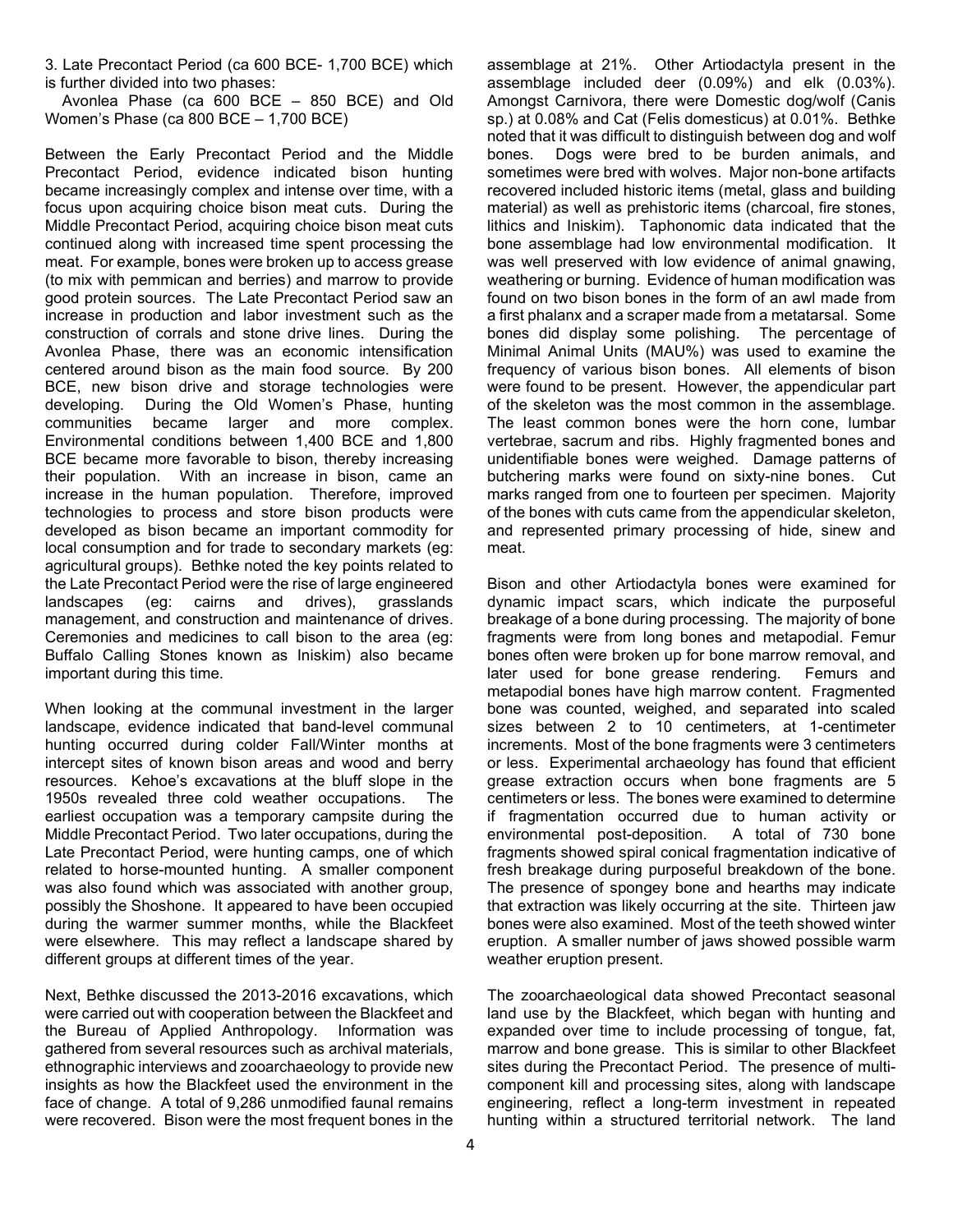continued to be important to the Blackfeet as a kill and processing site during post-contact times. During the early 20th Century, the land was incorporated into the Blackfeet Reservation and a boarding school campus was established. During this time, cattle were raised on-site to feed staff and students due to beef rationing for the reservation. Male students were trained to raise and butcher the cattle. The cattle bones encountered represented six cuts of meat. They were archaeologically distinguishable from Precontact bison bones by the presence of metal mechanical saw marks which produced radial striations and staining. There was also evidence of continued hunting of deer and elk on the land with the presence of metal staining on their bones. It was not clear who was hunting (school vs local residents), but it became an important activity for the Blackfeet during this period.

Bethke concluded her presentation by noting that archaeological evidence from the area demonstrated a long history of occupation by the Blackfeet. Later, the bison hunting landscape was transformed by colonizers to assimilate the Blackfeet to an agricultural lifestyle. However, evidence of resistance was present in the form of continued game hunting. Craig Dengel thanked Bethke for an interesting presentation. Bethke took several questions from the audience. No recording was made of this presentation. However, Brandi Bethke was kind enough to forward a book chapter pdf related to the site excavations.<sup>3</sup> The pdf was distributed to membership by email.

Please note: A recording of the September 13th General Meeting presentation by Kim Munro and Mark Korbitz is available only via this private link https://youtu.be/GQ5HDJYMmdY

The General Meeting adjourned at 8:12 pm. Submitted by Stacy Greenwood, Secretary for DC-CAS.

1. Kehoe, Thomas F. 1967. The Boarding School Bison Drive Site. Plains Archaeologist Memoir 4:12-35.

2. Bethke, Brandi. 2016. Analysis of Vertebrate Faunal Remains from the 2013 Excavations of the Cut Bank Boarding School, Site 24GL302, Blackfeet Indian Reservation, Glacier County, Montana. Bureau of Applied Research in Anthropology, School of Anthropology, University of Arizona.

 3. White, William A. and Brandi Bethke. 2019. Landscapes of Resilience at the Blackfeet Boarding School, Montana. In The Sound of Silence: Indigenous Perspectives on Historical Archaeology of Colonialism, edited by Tiina Ӓikӓs and Anna-Kaisa Salmi. Berghahn Books, Oxford.

#### DC-CAS NOVEMBER 15, 2021 GENERAL MEETING MINUTES

The DC-CAS November General Meeting was held online on Monday, November 15, 2021 at 7:00 pm via the Zoom platform. Craig Dengel opened the meeting and turned the floor over to Stacy Greenwood for announcements. Stacy announced that elections for the 2022 Board was to be held after the evening's speaker had finished his talk. She also

requested any members interested in presenting at the December 13th Members Night to contact her. Lastly, Stacy notified membership that the Board had approved to send out to members a draft of bylaw revisions suggested by Amy Gillaspie. The recommended revisions pertain to updating bylaw language, and do not alter the bylaws in any substantial manner. A vote by membership to accept the suggested bylaw revisions has been tentatively scheduled for the January 10th General Meeting.

Craig introduced the evening's speaker, Thad Swan, lead archaeologist for Sol Solutions, LLC in Fort Collins. The title of Swan's talk was, Owens Cache and 5BN156: A Tale of Two Caches in Southeastern Colorado. The Owens Cache site is located on the Piñon Canyon Maneuver Site on the western slope of Taylor Canyon, a side canyon along the Purgatorie River. The site was discovered in 2010, and was the subject of Swan's 2019 Masters thesis.<sup>1</sup> The Purgatorie River runs through the Pickett Wire Canyonlands, and confluences to the north with the Arkansas River at John Martin Reservoir. The 5BN156 Site is located just east of John Martin Reservoir, on the northern shore of the Arkansas River. It was recorded in 1980 by Science Applications, Inc. (Boulder) as part of the John Martin Reservoir Project.<sup>2</sup>

Swan's discussion began with his work at the Owens Cache Site. He noted the unique collection of projectile points were recovered on the ground just below a structural terrace. Erosion of the sandstone and shale bedding below the terrace created a natural opening in which to store the tool cache. Swan noted that the collapse and downward displacement of a number of sandstone blocks had likely exposed a portion of the cache, indicating a portion of the cache could be still intact. An intact cache in Colorado is rare. Jason M. Labelle noted a survey of Colorado records indicated thirty-seven caches had been discovered, five of which could be confidently dated by way of associated organics.<sup>3</sup> In comparison, Texas has identified hundreds of caches sites. In 2010, Swan carried out a bisecting trench excavation to search for an intact portion of the cache. He recovered eight artifacts, three of which were recovered in situ. The group was comprised of three flakes, two distolateral scrapers, two bifaces, and one side scraper. The two bifaces exhibited an overshot reduction technique, a reduction strategy not usually seen in Piñon Canyon or southeastern Colorado. Lithic surface finds were predominately Alibates along with Agatized Dolomites (aka Alibates Chert). Niobara Jasper, an exotic material in the cache, was also recovered. In addition to artifact recovery, Swan wished to reconstruct the depositional history of the landscape features from a geomorphological perspective. He noted there had not been much soil development. The deposit was shallow and had entisols<sup>4</sup> with AC Horizons. Despite this, there still was an intact portion of the cache under the sandstone ledge overhang. Swan collected sediment samples immediately below the ledge overhang after recording their spatial relationship to the artifacts in hopes of obtaining dates. Two samples were sent to PaleoResearch Institute in Golden for analysis. One sample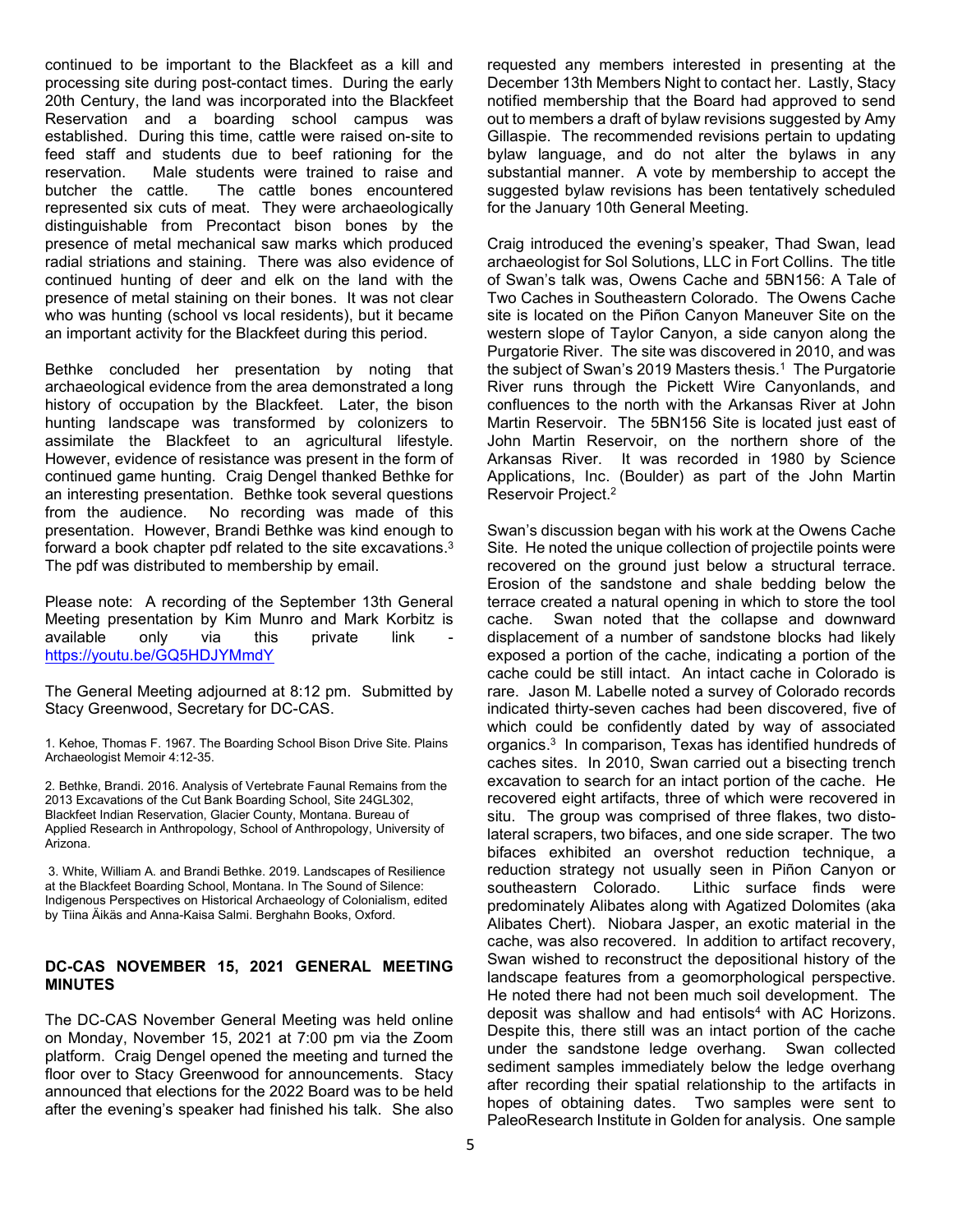contained charcoal fragments identified as conifer and juniper designated for AMS dating. The charcoal sample was obtained from within and below the artifact level. The second sample was bulk soil sent for macro floral analysis. The three in situ artifacts were also sent in for protein residue analysis. The charcoal sample produced two dates of 313±21 rcybp (uncalibrated) and 318±21 rcybp (uncalibrated). These dates fell within the Proto Historic Period. The first in situ artifact analyzed for residue was a long multi-use flake, with a lipped platform, made from Alibates Chert. The flake may have been a biface thinning flake. It had been modified and retouched on both sides. No residue was present on the flake. The second in situ artifact was a blade-like flake/scraper, with steep dorsal retouching on both edges, and contained traits for Alibates. This artifact tested positive for Canidae protein residue (possibly fox, wolf, coyote or domestic dog). The third in situ artifact was a side scraper of dendritic chert. The dendritic chert may be an exotic as no local source was known. The side scraper exhibited highly patterned flake scarring on both lateral edges, indicative of repeated sharpening. Analysis produced a positive result for Cervidae protein residue (possibly elk, deer or moose). However, a control soil sample from under the artifact also tested positive for Cervidae, thereby indicating its presence could be natural. However, Swan suggested that positive result could be from a deteriorated hide pouch which may have contained the tool cache. Water screening analysis of soil recovered an additional twenty-three micro debitage flakes, thirteen of which were minute retouch flakes. This would indicate sharpening/resharpening activities took place in the area. A claystone fragment was also recovered. Although it showed no cultural modification, the claystone fragments may have been a manuport as no local source was known. The waterscreened flake debitage also included some lithic materials locally available in Piñon Canyon. This may indicate that additional materials are yet to be found or may have been discarded nearby. It should be also noted that a possible marker stone was located on top of the ledge. The stone exhibits continuous flaking along its edges.

With respect to geomorphological reconstruction, the presence of cryptobiotic (or biological) crust fragments in a ten-centimeter interval within Unit Two provided evidence of the ledge collapse and boulder displacement. The presence of the cryptobiotic fragments coincided with a dramatic increase in rock fragments. The flake debitage recovered from water screening was also found within the same tencentimeter interval in Unit Two. Cryptobiotic crust is a ground phenomenon not found in buried contexts. It forms under stable soil conditions to provide cohesive solid surface, a protective layer against water infiltration, and provides a sticky surface for aeolian deposits.<sup>5</sup> Therefore, the cryptobiotic crust was originally located on the oncestable ledge top, as were the debitage flakes. Swan noted that the cryptobiotic crust can significantly increase moisture retention. Studies have shown that water retention can increase bedrock weather up to one hundred times quicker than normal. Therefore, it is possible that bedrock weathering may have also contributed to the ledge's

collapse. Lastly, the location of the lithic cache was near water sources as well as diverse plant and animal resources. Although Piñon Canyon contained a lot of lithic materials, it was not of high quality. Therefore, it would have been advantageous to bring better lithic materials in from elsewhere and to cache them.

Next, Swan discussed his preliminary re-examination of lithic artifacts from the 5BN156 Site, which currently is underwater. The total site area measured five meters by five meters. Twenty-eight artifacts were recovered by Science Application, Inc., and are currently stored at Trinidad State Junior College. Seventeen of these artifacts were recovered from a bedrock outcrop which measured one meter by one meter. The remaining artifacts were recovered nearby the one meter by one meter area. The collection included one side scraper, one disto-lateral scraper, one biface, nine flaking tools (four multi-functional) and six pieces of debitage. The biface was fragmented without its base and displayed use wear. There was tight flake scarring and it was in the late stages of reduction. One flaking tool was a long, wide biface thinning flake which exhibited possible overshot reduction. Heavy retouching along one lateral edge made it difficult to be confidence of the reduction technique. One multi-use flake tool was bifacial with one end reworked into a drill. All of the above artifacts were visually identified as Alibates. There was also a Quartz cobblestone, which may have been a hammerstone. An Obsidian tool was also recovered and identified as a knife by Science Application, Inc. Unfortunately, the tool went missing from the collection before it could be sourced or dated using obsidian hydration. An additional eight artifacts were recorded but not collected from the site. This group included three core fragments (Chert and Basalt), one Quartzite biface, and four debitage pieces (two Basalt/one Quartz/one Alibates). Swan noted the exotic lithic materials were predominately Alibates with the exception of one Obsidian tool. Non-exotic lithic materials were locally available and of low quality. When comparing the Owens Site to the 5BN156 Site, Swan noted that there were similarities and differences. Both sites contained exotic materials dominated by Alibates and Agatized Dolomite (Alibates Chert). While the Owens Site had Niobara Jasper and Dendritic Chert, the 5BN156 Site had Obsidian from an unknown source. The presence of multiple exotics possibly indicated the repeated replenishing of materials over time. Tools made from local lithic materials suggested the people using the caches were both familiar with local resources, but also cached high quality materials. Both caches contained high quality, multi-functional tools with low raw material flexibility. As such, the caches could be considered to function as insurance caches which were periodically replenished over time. A difference between the two sites related to lithic reduction. Blade-like flakes and a biface reflecting overshot reduction technique are found at the Owens Site. However, no clear evidence of this reduction technique was found at the 5BN156 Site. Despite their similarities, Swan was not sure if both sites were used at the same time by the same people. Although he was able to determine a Proto Historic date for the Owens site, no date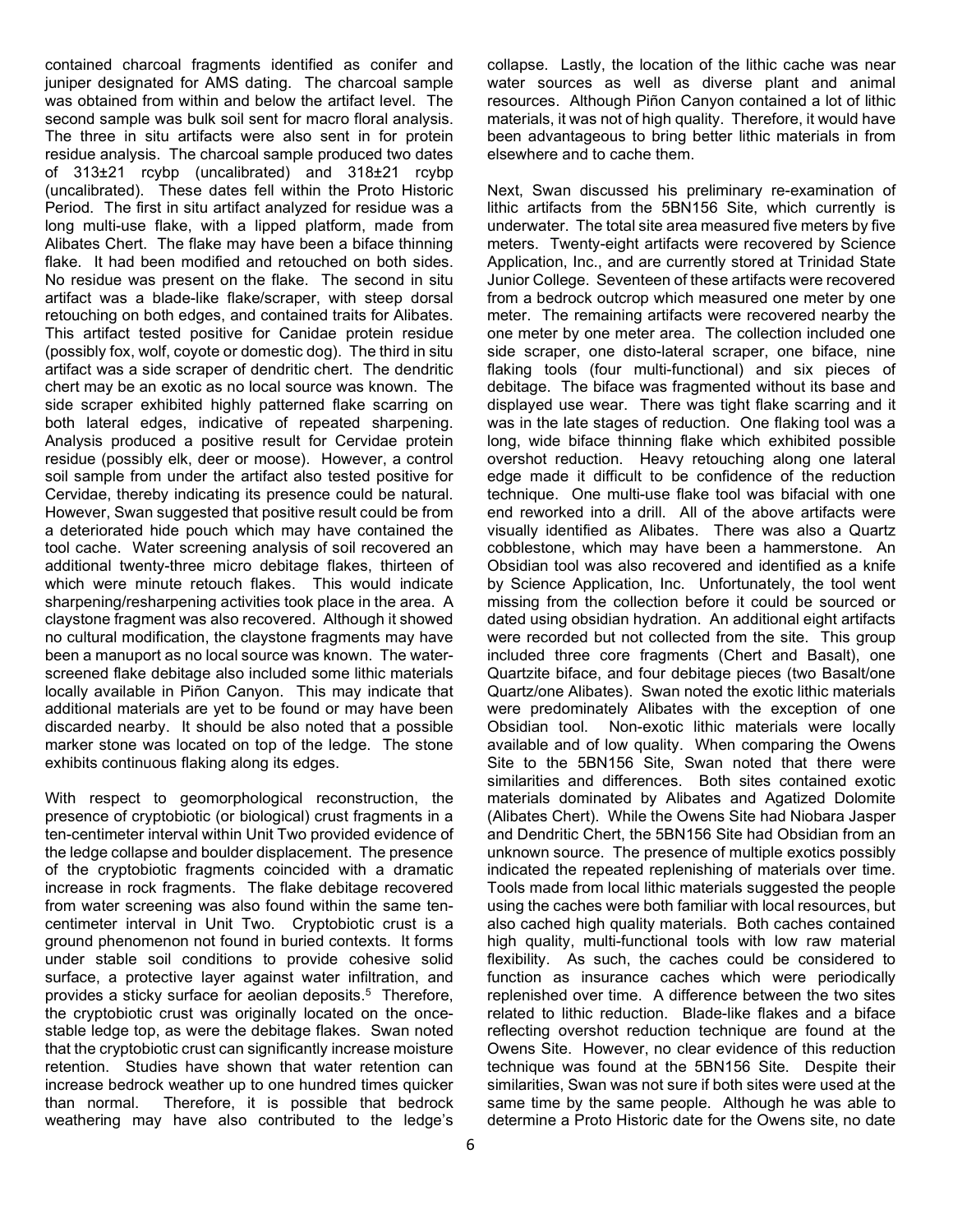had been determined for the 5BN156 Site. In conclusion, Swan hoped to return to the 5BN156 Site to see if additional artifacts have been exposed since the site was surveyed forty years ago.

Swan answered several questions from the audience. Craig thanked him for an informative talk and turned the floor over to Stacy Greenwood to conduct the election for the 2022 Board. Stacy read the slate of candidates and introduced them to the audience. A vote was held and the Board candidate slate was accepted. Stacy welcomed the new Board members. She also reminded everyone the December 14th Members Night would be held virtually on Zoom at 7:00 pm. Craig also reminded Board members of the upcoming Annual Board Dinner on December 6th. He would be sending out information to Board members.

The meeting adjourned at 8:04 pm. Submitted by Stacy Greenwood, Secretary for DC-CAS.

1. Swan, Thaddeus. Masters Thesis: Examination of the Owens Cache in Southeastern Colorado. Department of Geography and Environmental Studies, University of Colorado – Colorado Springs, 2019.

2. Eddy, Frank W. The Cultural Resource Inventory of the John Martin Dam and Reservoir, Bent County, Colorado. The Corp, 1984. Pdf version available (see book pages 168-169 for 5BN156 Site) https://www.google.com/books/edition/The\_Cultural\_Resource\_Inventory of the J/b3K3RMyFm4sC?hl=en&gbpv=0

3. LaBelle, Jason M. An Introduction to the Lithic Caches of Colorado in Southwestern Lore, Volume 81, Numbers 2 and 3, Summer/Fall 2015, The Lithic Caches of Colorado, Jason M. LaBelle and Christopher M. Johnston, editors. Colorado Archaeological Society, publishers. https://www.academia.edu/19655900/The Lithic Caches of Colorado 2 015 edited by Jason M LaBelle and Christopher M Johnston

4. Entisol are soils defined by the absence or near absence of horizons (layers) that clearly reflect soil-forming processes https://www.britannica.com/science/Entisol

5. Aeolian deposits are the result of wind activity which erode, transport and deposit sediment grains -

https://geo.libretexts.org/Courses/University\_of\_California\_Davis/GEL\_10 9%3A Sediments and Strata (Sumner)/08%3A Old or Lost Pages/8.0 3%3A\_Beaches/8.3.1.3%3A\_Salmon\_Creek\_Beach/8.3.1.3.01%3A\_Aeoli an\_Processes

#### DC-CAS DECEMBER 13, 2021 MEMBERS NIGHT MEETING MINUTES

The DC-CAS December Members Night Meeting was held online on Monday, December 13, 2021 at 7:00 pm via the Zoom platform. Craig Dengel opened the meeting with an announcement that Carol Beam, Cultural Resource Specialist for Boulder County Parks and Open Space would be the guest speaker for the January 10th General Meeting. Stacy Greenwood announced the vote to accept the recommended bylaw revisions was rescheduled for the February 14th General Meeting. Next, Craig introduced the evening's speakers Josef Garrett, Amy Gillaspie and Stacy Greenwood.

Josef Garrett was the first speaker. The topic of his presentation was the use of photogrammetry in archaeology. Garrett defined photogrammetry as a process of taking two-dimensional (2-D) photographs of an object, and putting the photographs into a specialized computer software program to create a three-dimensional (3-D) model. The resulting 3-D computer model can then be stored in a virtual landscape. An example shown of a 3-D computer model was of a Ute ceramic pot placed upon a small woven rug. Inside the pot was a sage bundle and feathers with dried tree leaves positioned around the pot's exterior. Garrett manipulated the image to provide a 360° view of the items to demonstrate the depth and detail recorded within the 3-D computer model. He noted that while photographs and drawings remain important in documenting archaeological sites and artifacts, photogrammetry has value in the added information that it can provide to researchers. Photogrammetry could be used to monitor conditions of a structure or artifact over time by comparing it to earlier 3-D computer models. For example, Garrett showed a 3-D computer model of a historic structure which could be viewed from all sides, and demonstrated how its features could be enlarged to provide greater detail. Photogrammetry can also create a cohesive record. Garrett provided a 3-D computer model of an excavation test pit in which detailed information about excavation levels, soil types and in situ artifacts were recorded. An additional benefit of using a 3-D computer model is that it can be readily shared with others. As an example, Garrett showed a 3-D computer model of a lithic he had photographed. He noted that 3-D computer models could be used in cases where original artifacts cannot be safely handled. Alternatively, a 3-D replica of the artifact could be created by uploading the data to a 3-D printer.

Another application for photogrammetry is to use it with drones to create a 3-D record of an archaeological site. In addition to creating a record of a site, 3-D computer models can provide a detailed look at the surrounding environment. Garrett provided an example of drone work conducted at a rock shelter located on Cherokee Ranch, Douglas County. He noted a few problems he experienced. If a project takes a prolonged time to complete, there may be environmental changes, such as changes in foliage color, which cannot be corrected. Sometimes there are problems with blurred images due to wind. However, if the environment is stable, one can achieve good detail. The quality of the 3-D computer model may also be affected by the number of photos used to create the finished image. A high number of photographs will produce a high-quality model. Finer image details and color variation can also be accomplished by taking overlapping photographs. One can also photograph along a horizontal plane or in three or four different vertical layers taken at different angles. A nice feature of photogrammetry software programs is its ability to display the location and direction of each photograph taken within vertical and horizontal space. One can focus upon a feature and photograph it in three or four different layers from different angles.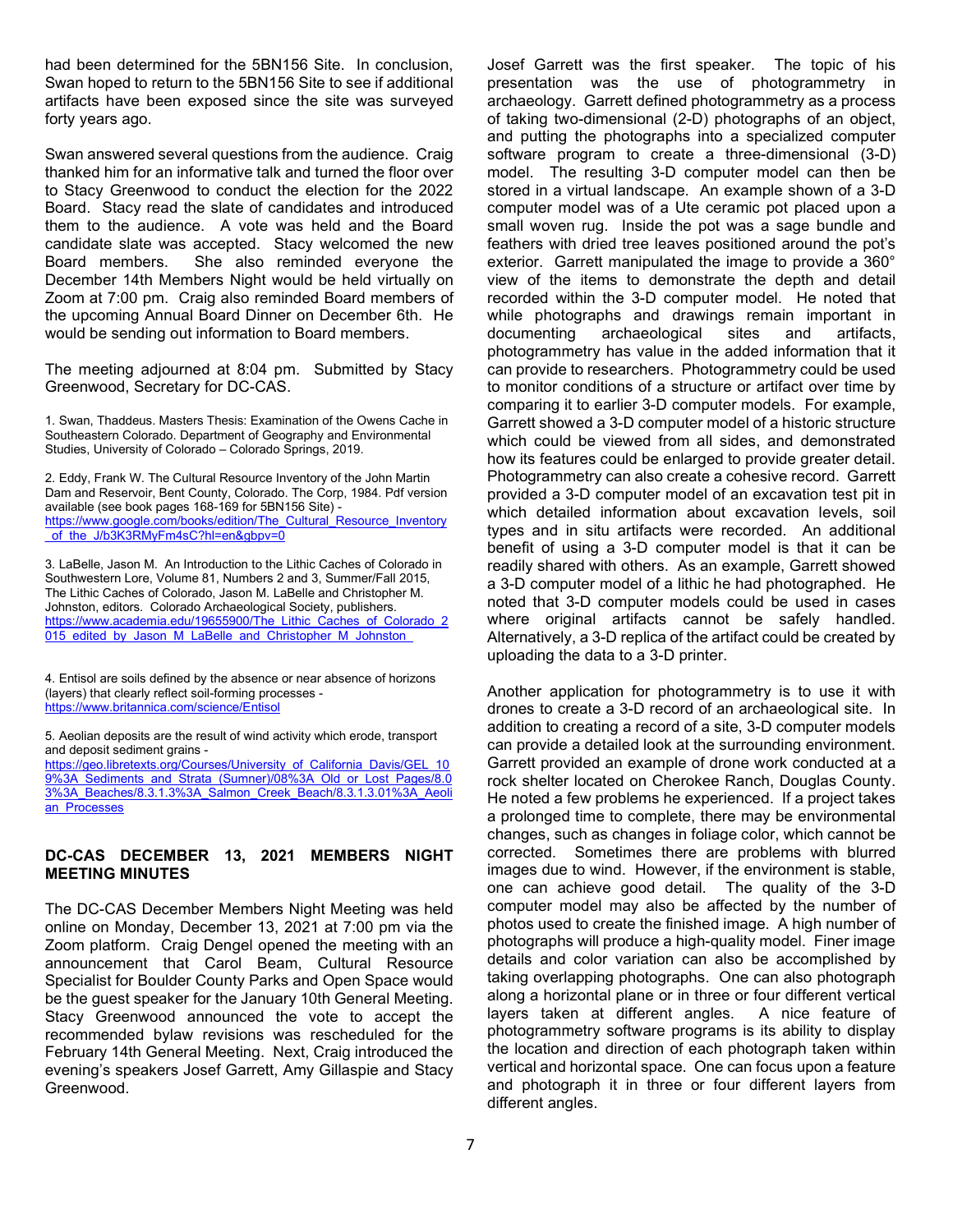The equipment used in photogrammetry is relatively inexpensive and simple to use. Photographs can be taken with a digital camera or cellphone camera. In recent years, drones have become more affordable. Software programs used to convert the 2-D photographs into a 3-D computer model are readily available. Some programs, such as Meshroom, are free shareware which are constantly updated, and are not limited to the number of photos which can be uploaded. The only limitation to using these types of software programs is the computer used to process the data. The computer must have the ability to run the 3-D program software without difficulty. It usually takes a couple of hours to process the data. Paid services such as Autodesk ReCap Photo are a good alternative to using one's own computer. After the digital 2-D images are uploaded to the site server, a 3-D computer model is typically returned within one hour. In conclusion, Garrett noted that photogrammetry is an excellent way to make a permanent record of sites and artifacts in a 3-D computer model. It is inexpensive with a short learning curve. It's also a great tool to explore the possibilities for recording data. There was also the potential for sharing 3-D computer models through a more in-depth and dynamic virtual reality program.

The second speaker for the evening was Amy Gillaspie. The topic of her presentation was her four-week excavation experience in France during August 2021. Gillaspie noted that as the investigation was still open, there were some details that she was not able to share with the public at this time. The excavation was coordinated by the Defense POW/MIA Accounting Agency (DPAA) in association with the Center for Environmental Management of Military Lands (CEMML), part of Colorado State University. The mission of the DPAA is to recover soldiers lost during wartime. An excavation team was formed to undertake investigations of a B-17 bomber crash site in France. The Advance Team that went in early was comprised of co-leaders Ray Sumner (Logistics Lead) and Dr. Michele Koons (Science Lead), Dr. Erin Baxter (Science Support), Bobby Kaplan (Crew Chief), and Amy Gillaspie (Crew Chief). A metal detecting team, who work with Sumner at Julesburg, was also brought in from Colorado along with student volunteers from Colorado State University (CSU) to work the excavation. The plane was part of a squadron of just over fifty B-17 bombers which flew from England to target a German rocket launch site. The plane was struck by anti-aircraft fire and crashed. Nine crew members survived after bailing out of the plane. According to the eyewitness accounts from surviving crew members, the pilot went down with the plane. He was last seen inside the plane by the final crew member to leave the plane. The DPAA had been approached by the pilot's family to find his remains.

The Advance Team had many tasks, some of which were to look for evidence of the plane exploding and to recover any serial numbers from the plane. They also worked to locate the pilot's remains in the form of osteological material or personal items that would have been on the body such as a parachute, helmet, or oxygen mask. The team's goal was to open ten four-by-four-meter units within thirty days. Fourby-four-meter excavation units are the standard size used by the DPAA. Yet, the weather was unseasonably wet early on, which prevented the harvesting of crops in the field where work was to take place. The Advance Team was given permission by the landowner to remove small sections of crops from the areas to be excavated. As it became apparent that weather delays and ground conditions would necessitate a change in the original plans, a mechanical excavator and additional workers were brought in to expedite work. The soil removed by the excavator was controlled by keeping soil units on separate plastic tarps. Each soil unit was then systematically screened by volunteers made up of Sumner's students from Colorado State University, CEMML (Center for Environmental Management of Military Lands), and the University of Colorado-Colorado Springs, in addition to French volunteers organized by an American ex-pat through the American Legion. The excavation was carried out in two-by-two-meter quadrants. If any osteological remains were encountered, the grid would be expanded. In total seven four-by-fourmeter units and one two-by-two-meter unit were completed. The DPAA was satisfied with the results considering the weather delays and ground conditions.

Although Gillaspie could not share much with respect to what was found, she did provide a video by Dr. Erin Baxter and approved by Ray Sumner which offered an excellent look at the work carried out at the site. The video also clearly showed aerial views of heavy bomb scarring which remains on the landscape today. Although the area had been metal detected in the past, additional metal items were recovered and their locations geo-spatially marked. Munitions were encountered and a specialized police team visited the site to assist with disposal. Also, a Belgian team brought in innovative geophysical equipment which was able to detect metal and bone. The Advance Team also had the opportunity to speak to residents regarding finds they had encountered while living in the area or working on their land. At the end of the project, the excavation units were backfilled by the excavator. Some items recovered were sent to the DPAA Lab in Honolulu for identification and verification. Several historic items such as lithics and ceramics were also recovered but were not collected. Gillaspie concluded her talk by noting that at any one time many missions are actively being carried out by the DPAA. These missions include all levels of work from research to fieldwork to followup and analysis. She invited the audience to check out the DPAA's website at https://www.dpaa.mil/.

The final speaker for the evening was Stacy Greenwood. The topic of her presentation was recently digitized slides held in the Chapter's archive. Forty-four glass slides and three cardboard-mounted slides documented Denver CAS field trips from 1952 to 1958, with most images being from 1952 and 1953. They had been donated to the archive by an unidentified member. Original notations on the glass slides provided the year and a brief description. Only in a few instances was the name of sites and participants indicated. Where possible, Greenwood tried to identify possible site names and participants. In 1952, Denver CAS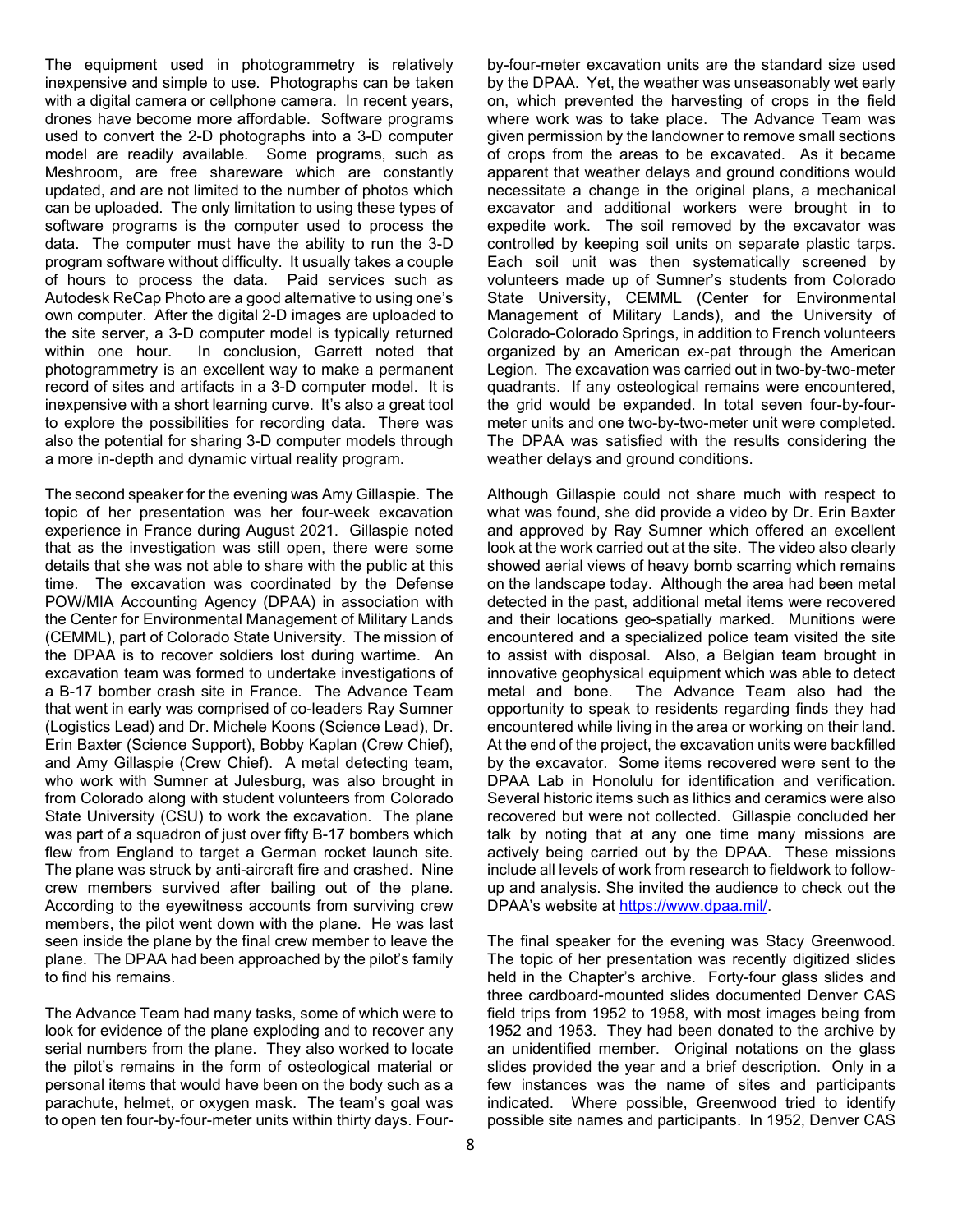members visited blowouts in Yuma County which Greenwood identified as the Wray Dune Fields. Leading the group was David M. Gates, Professor of Physics at University of Denver. Participating Denver CAS members included Henry Irwin and his sister, Cynthia Irwin-Williams . One slide showed a number of projectile points collected. The members also visited an unidentified buffalo kill site near Fort Collins and the Lindenmeier site, both located in Larimer County. Denver CAS members also traveled to Otero County to visit an Apishapa Phase site tentatively identified by Greenwood as the Cramer site or the Snake Blakeslee site . Amongst the people pictured visiting the site were Haldon McNair Chase and Omer Call Stewart. Chase had excavated both the Cramer and Snake Blakeslee sites, and was on faculty at Trinidad State Junior College at the time. Omer Call Stewart was a Cultural Anthropologist at University of Colorado. He was also a Denver CAS member and served on the State CAS Board. The group also visited an unidentified petroglyph site located on Apishapa Creek.

In 1953, Denver CAS members returned to the Wray Dune Fields in Yuma County to visit a blowout notated as Blowhole #64 . The visit was led by Herbert William Dick, Curator of Archaeology, University of Colorado Museum. Herbert William Dick also led a field trip to a pit house site and a rock shelter site near Limon, Lincoln County. Greenwood tentatively identified the sites as Cedar Point Village and Smiley Rock Shelter located in nearby Elbert County. The remaining slides were of various field trips. Three slides were taken during a 1954 trip to Chimney Rock National Monument and the Southern Ute Reservation in La Plata County. Additional slides documented visits to a Sopris Phase site in Las Animas County (1955), a trapper

fort site in Montrose County (1957) and Agate Bluff in Weld County (1958). Agate Bluff was excavated by Denver CAS members, Henry Irwin and Cynthia Irwin-Williams. Another 1958 slide showed Denver CAS members visiting the Lincoln County ranch of member, Jerry Chubbuck of Olsen-Chubbuck site fame. Pictured in the slide was Olsen-Chubbuck excavator, Jo Ben Wheat, then Curator of Archaeology at University of Colorado Museum. Other slides shown, but not discussed, were of a tree at Medicine Bow, Wyoming (1950), a group camp at Dale Creek outside Laramie, Wyoming (1953) and an image of North Park wickiups (1954). Greenwood concluded her presentation by noting the Denver Chapter had a rich history. Work was currently underway to digitize the entire archive. It was hoped that similar trips into the archives would be a regular feature in the APB newsletter. She also asked for those who may recognize places or people in the slides to please contact her.

A recording of the Garrett and Greenwood presentations is available on YouTube -

https://youtu.be/AUhZK28sDAA. Gillaspie's presentation was not recorded.

A recording is also available for the November 15th General Meeting presentation by Thad Swan https://youtu.be/cFDUheBmyeI.

The meeting adjourned at 8:38 pm. Submitted by Stacy Greenwood, Secretary for DC-CAS.